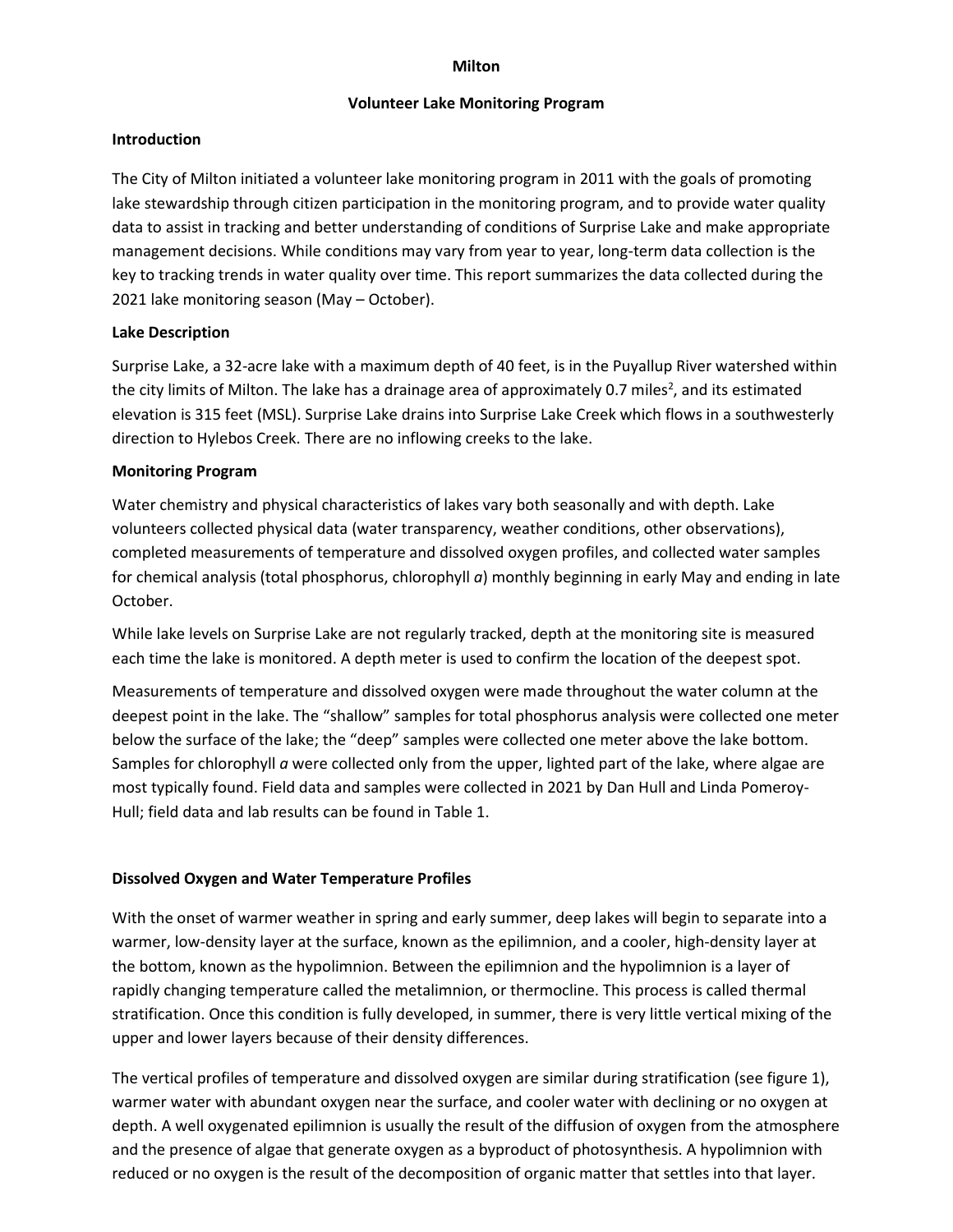These conditions occur despite the general rule that, all other factors being equal, cold water can hold more dissolved oxygen than warm water.

With the onset of cooler weather in the fall, the thermal stratification begins to break down and the shallow and deep layers of water begin to mix vertically once again. This phenomenon is usually called turnover.

This year the temperature and dissolved oxygen profiles show that stratification of the lake was well underway in early May (blue line). Turnover was almost complete by late October (green line) with the temperature profile nearly uniform from top to bottom. Dissolved oxygen profiles are similar to the temperature profiles with higher amounts of dissolved oxygen near the surface and lower dissolved oxygen concentration near the lake bottom. The higher oxygen concentration in May around four meters below the surface is probably due to a layer of algae producing oxygen at that depth.



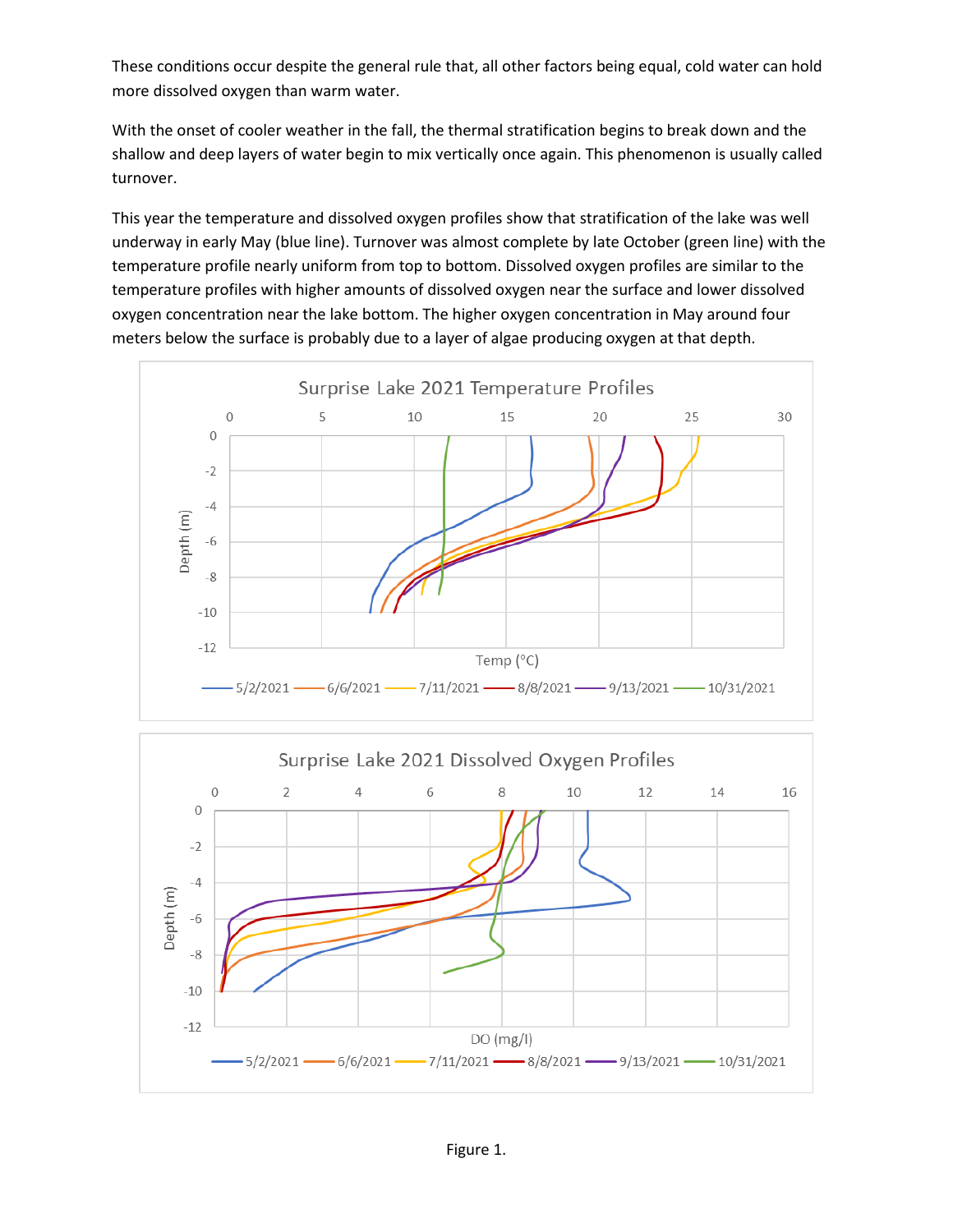# **Transparency**

Water clarity is measured using a black-and-white secchi disk and is a measure of how deep one can see into the lake. This measurement is reported as secchi depth. Clarity is affected by the presence of algae, sediment particles, and by water color. Lakes with higher secchi depth readings (clearer water) usually have lower amounts of algae while lakes with lower secchi depth readings (cloudier water) usually have higher levels of algae present.

Secchi depth measurements observed in the 2021 monitoring season ranged from 2.6 to 3.5 meters, with highest transparency occurring early in June as in previous years. Secchi depths in 2021 were similar to the previous two years. The summer average of secchi depths for all years are shown below in Figure 2.



Figure 2.

## **Nutrients**

Nutrients are chemicals necessary for growth of fish, algae, and aquatic plants. Phosphorus and nitrogen are the main nutrients of concern in a lake system. In many lakes, phosphorus is the limiting nutrient in the system, which means it is only available to plants and algae in very limited quantities. Once the limited supply of phosphorus is exhausted, the algal population will stop expanding.

In lakes that are deep enough to stratify, typically in summer, total phosphorus concentrations in the hypolimnion increase and remain higher than in the epilimnion until the time of turnover, normally in the fall. This increase in phosphorus in the hypolimnion is caused in large part by the decomposition of phosphorus-rich organic matter at depth, a process that also consumes any oxygen present, and once oxygen is depleted or very low, phosphorus is released from the bottom sediments. When vertical mixing eventually occurs in the lake, usually in the fall, the high phosphorus load in the hypolimnion is brought to the epilimnion. With this influx of phosphorus, algal populations in that layer can increase to the point of producing an algal bloom.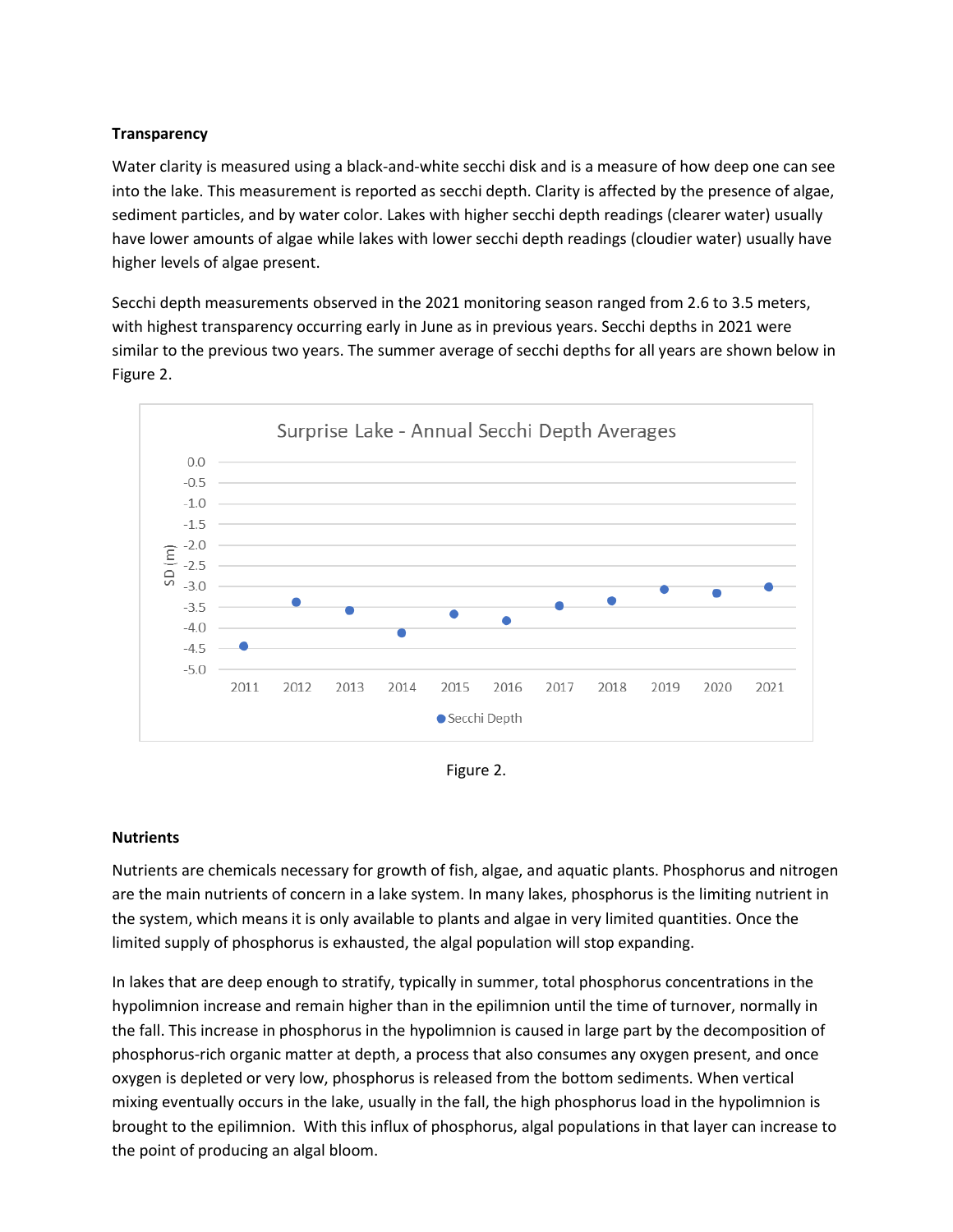Total phosphorus concentrations for Surprise Lake in 2021 ranged from 17 µg/l to 52 µg/l in the shallow samples, and from 57 µg/l to 1150 µg/l in the deep samples. The total phosphorus concentrations in the shallow samples were lower than those observed last year. The 2021 total phosphorus concentrations in the deep samples were the highest since the lake monitoring program began.

The summer averages for total phosphorus in both shallow and deep total phosphorus concentrations are found in Figure 3 below.





Figure 3.

## **Chlorophyll** *a*

Chlorophyll *a* is one of the green pigments found in nearly all algae. The concentration of chlorophyll *a* is commonly used to estimate algal biomass and to measure the productivity (trophic state – how much life it supports) of the lake. Test results must be interpreted carefully, however, because chlorophyll *a* levels can be variable in time and space. In addition, various species of algae contain differing amounts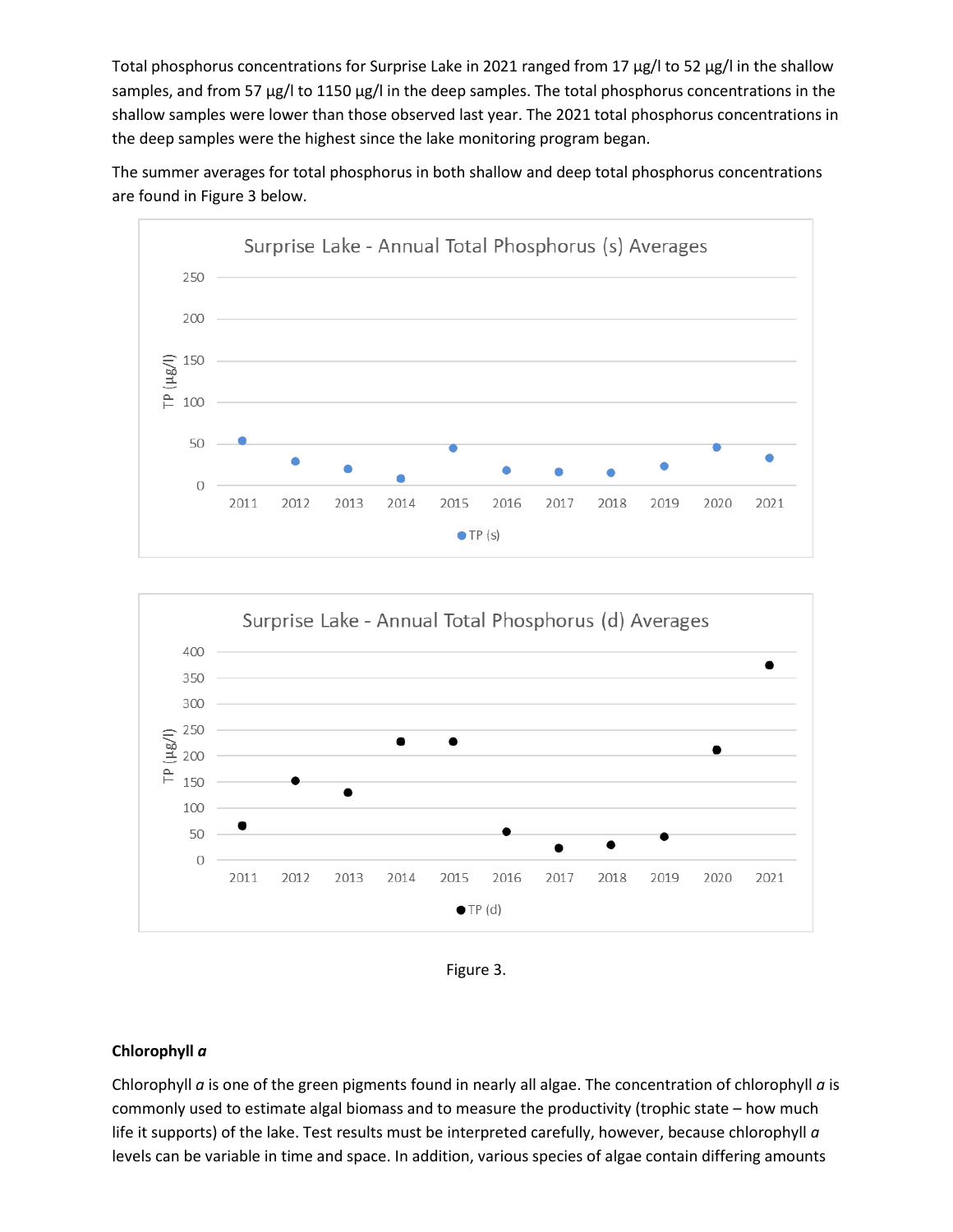of chlorophyll per cell. The amount of chlorophyll can also vary with the health and age of the algal population, as well as with weather conditions. Also, algae typically concentrate at different levels in the water column in response to preferred light and temperature conditions, thereby escaping collection.

Chlorophyll *a* levels for shallow samples in 2021 varied from below detection levels to 6.4 mg/m<sup>3</sup> with the highest levels occurring in August. Chlorophyll *a* results for 2021 were very similar to the last two year's results. Summer averages for all years of data collection are shown below in Figure 4.





# **Trophic State Index**

All lakes go through a natural process of aging as a result of enrichment by nutrients and sediment from the surrounding watershed. This process is called eutrophication and as more nutrients and sediment flow into lakes there is increased growth of aquatic plants and algae. Lakes will gradually fill up with organic material over thousands of years.

Lakes can be classified by their degree of eutrophication, also referred to as the trophic state. Lakes are usually classified as being in one of three possible trophic states - oligotrophic, mesotrophic, or eutrophic. Oligotrophic lakes have very clear water, low levels of nutrients, and few aquatic plants and animals. Mesotrophic lakes have more nutrients and tend to support more aquatic plants, and algae, and have lower water clarity. Eutrophic lakes are quite biologically productive and support an abundance of aquatic plants and animals, tend to have frequent algae blooms, lower water clarity, and lower dissolved oxygen in bottom waters.

Trophic state of a lake does not necessarily indicate good or poor water quality because eutrophication is a natural process. However, the natural aging process is accelerated by human activities that add sediment and nutrients to a lake and can result in declining water quality. Stormwater runoff from agricultural areas, fertilized lawns, failing septic systems, logging, urban development, and construction areas all contribute to accelerated enrichment (aging) of our lakes.

The Trophic State Index (TSI), a rating system, is used to determine the trophic state of a lake. The index ranges from 1 to 100 (see Table 2) with low TSI values indicating low biological productivity (oligotrophic) and high TSI (eutrophic) values indicating high biological productivity. TSI values are calculated each year for Surprise Lake based on averaging three (July, August, September) results for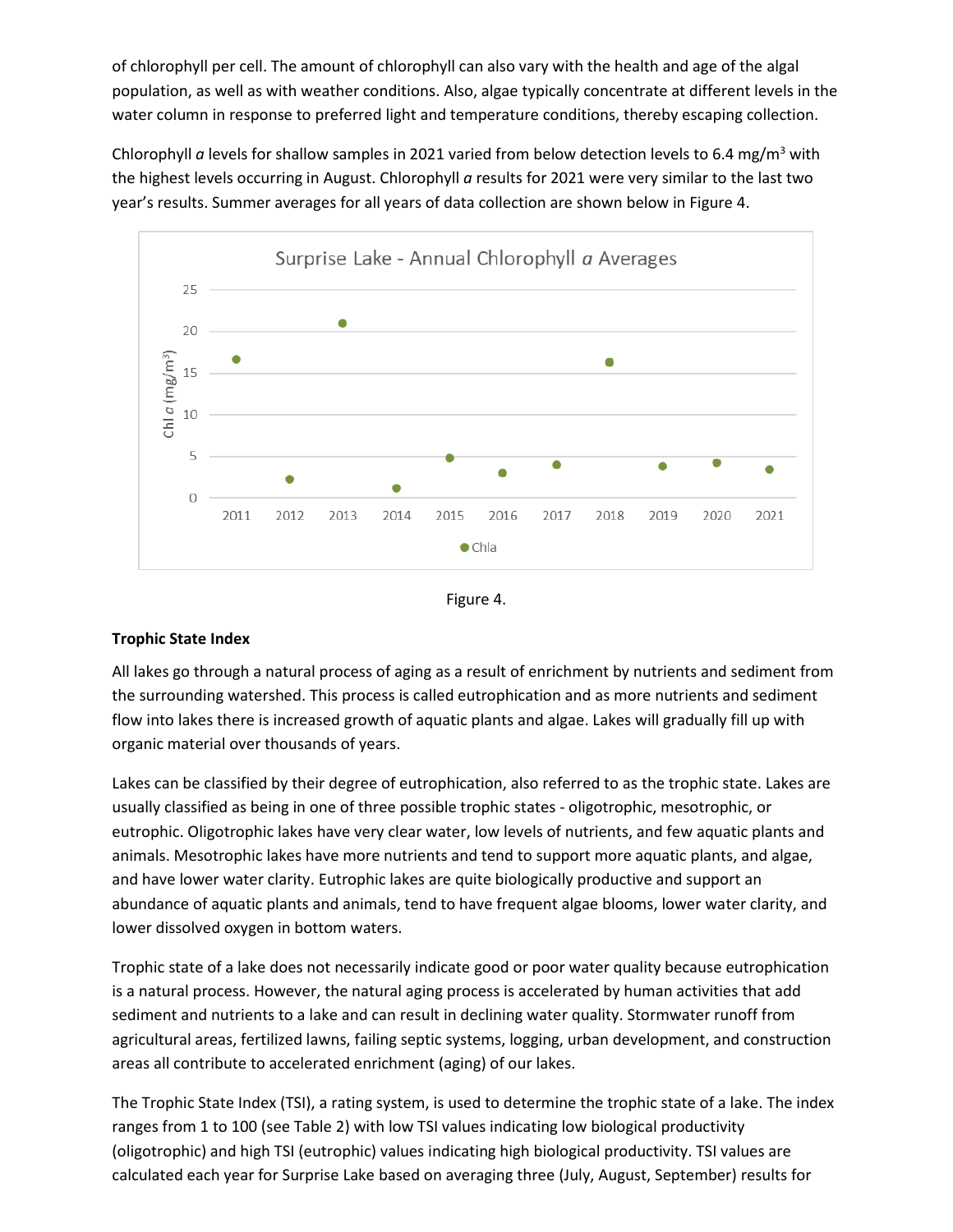secchi depth, total phosphorus, and chlorophyll *a.* Because there are only 3 results used in calculating the TSI, one very different (high or low) result can skew the averages.

| Table 2. Comparison of Trophic State Index to Water Quality Parameters and Lake Productivity |     |                 |                                                                                                                                                 |                              |  |  |  |  |  |
|----------------------------------------------------------------------------------------------|-----|-----------------|-------------------------------------------------------------------------------------------------------------------------------------------------|------------------------------|--|--|--|--|--|
| <b>Trophic State</b>                                                                         | TSI | Secchi Disk (m) | Total Phosphorus (µg/l)                                                                                                                         | Chlorophyll $a$ ( $\mu$ g/l) |  |  |  |  |  |
| Oligotrophic                                                                                 | 0   | 64              | 0.75                                                                                                                                            | 0.04                         |  |  |  |  |  |
|                                                                                              | 10  | 32              | 1.5                                                                                                                                             | 0.12                         |  |  |  |  |  |
|                                                                                              | 20  | 16              | 3                                                                                                                                               | 0.34                         |  |  |  |  |  |
|                                                                                              | 30  | 8               | 6                                                                                                                                               | 0.94                         |  |  |  |  |  |
| Mesotrophic                                                                                  | 40  | 4               | 12                                                                                                                                              | 2.60                         |  |  |  |  |  |
|                                                                                              | 50  | $\overline{2}$  | 24                                                                                                                                              | 6.40                         |  |  |  |  |  |
| Eutrophic                                                                                    | 60  |                 | 48                                                                                                                                              | 20                           |  |  |  |  |  |
|                                                                                              | 70  | 0.5             | 96                                                                                                                                              | 56                           |  |  |  |  |  |
|                                                                                              | 80  | 0.25            | 192                                                                                                                                             | 154                          |  |  |  |  |  |
|                                                                                              | 90  | 0.12            | 38                                                                                                                                              | 427                          |  |  |  |  |  |
|                                                                                              | 100 | 0.062           | 768                                                                                                                                             | 1,183                        |  |  |  |  |  |
| 22:361-369.)                                                                                 |     |                 | (NOTE: The original source of this table and the equations is Carlson, R.E., 1977. A Trophic State Index for Lakes. Limnology and Oceanography, |                              |  |  |  |  |  |

The TSI average values for all years are shown below in Figure 5. This year's results indicate that Surprise Lake remains a mesotrophic lake as in previous years. Mesotrophic lakes generally have moderate nutrient concentrations, moderate algae and aquatic plant growth, and water clear enough for swimming.

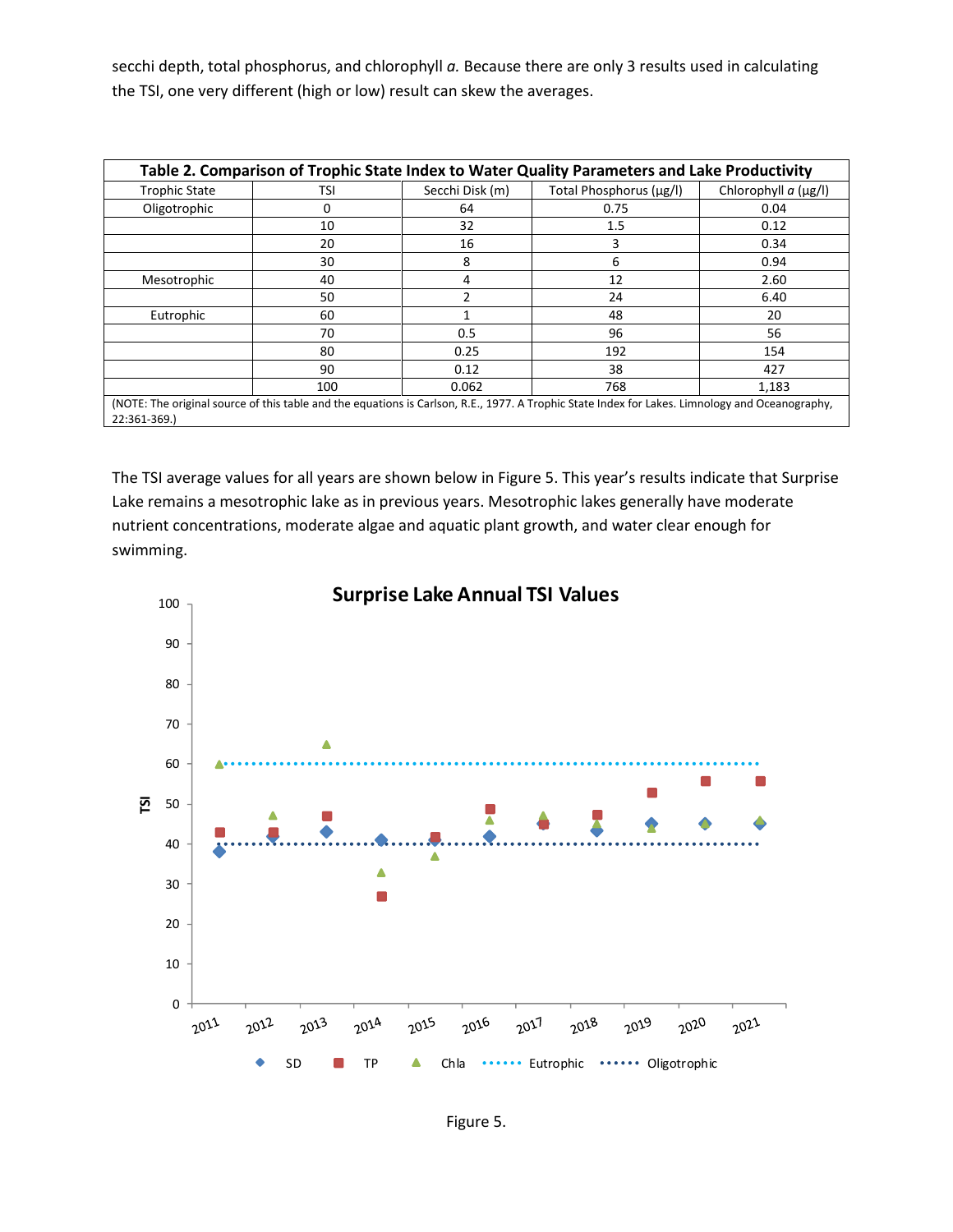# **Summary**

Volunteer data was collected on Surprise Lake in 2021 beginning in May and ending in late October. The data are summarized as follows:

- Temperature and dissolved oxygen stratification in Surprise Lake was well underway at the first sampling date in May, and turnover was complete by the last sampling date in late October. Both temperature and dissolved oxygen profiles are similar to previous years.
- Secchi depth (water clarity) in Surprise Lake ranged from 2.6 to 3.5 meters with an average of 3.0 meters. Secchi depths in 2021 were similar to results in the previous three years.
- Concentrations of total phosphorus in shallow samples were similar to results in 2020; and total phosphorus concentrations in deep samples were similar to 2020 results with one high result early in the season. Concentrations of chlorophyll *a* were similar to results in the previous two years.
- TSI calculations for 2021 classify Surprise Lake as a mesotrophic lake.

Lake conditions vary from year to year with the change in seasons, weather patterns, and climate conditions. Long-term lake monitoring helps us to understand how our lakes are doing and if they are degrading over time. Graphs displaying the data collected for Surprise Lake since the program began can be found in Appendix 1.

# **Recommendations**

Lakes reflect their watershed. They receive water, dissolved substances carried in water, and sediment from its watershed. Lakes also receive particulates and gases from the atmosphere, and energy from the sun and wind. The condition of a lake at any one time is determined by what is already in the lake, and by what is coming into the lake – attesting to the fact that lakes are complex ecosystems.

Lake management is a complicated job that takes the combined efforts of local government, community groups, individuals, and landowners. To be effective lake management is a long-term commitment and investment.

Many lakes suffer from too many nutrients (phosphorus and nitrogen), entering a lake with stormwater or soil erosion from the surrounding watershed. When it rains nutrients wash into ditches and down storm drains eventually ending up in the lake. This can lead to problems such as excessive aquatic plant growth, nuisance and/or toxic algae blooms, lower water clarity, stressed fish and wildlife, and lower property values.

Here are some voluntary actions that can be taken to protect the health of the lake:

- Avoid fertilizer. If you do fertilize choose phosphorus-free products.
- Scoop pet waste, bag it and toss it in the trash.
- Divert runoff from roofs and driveways into stable vegetated areas.
- If you have a septic system, schedule routine inspections.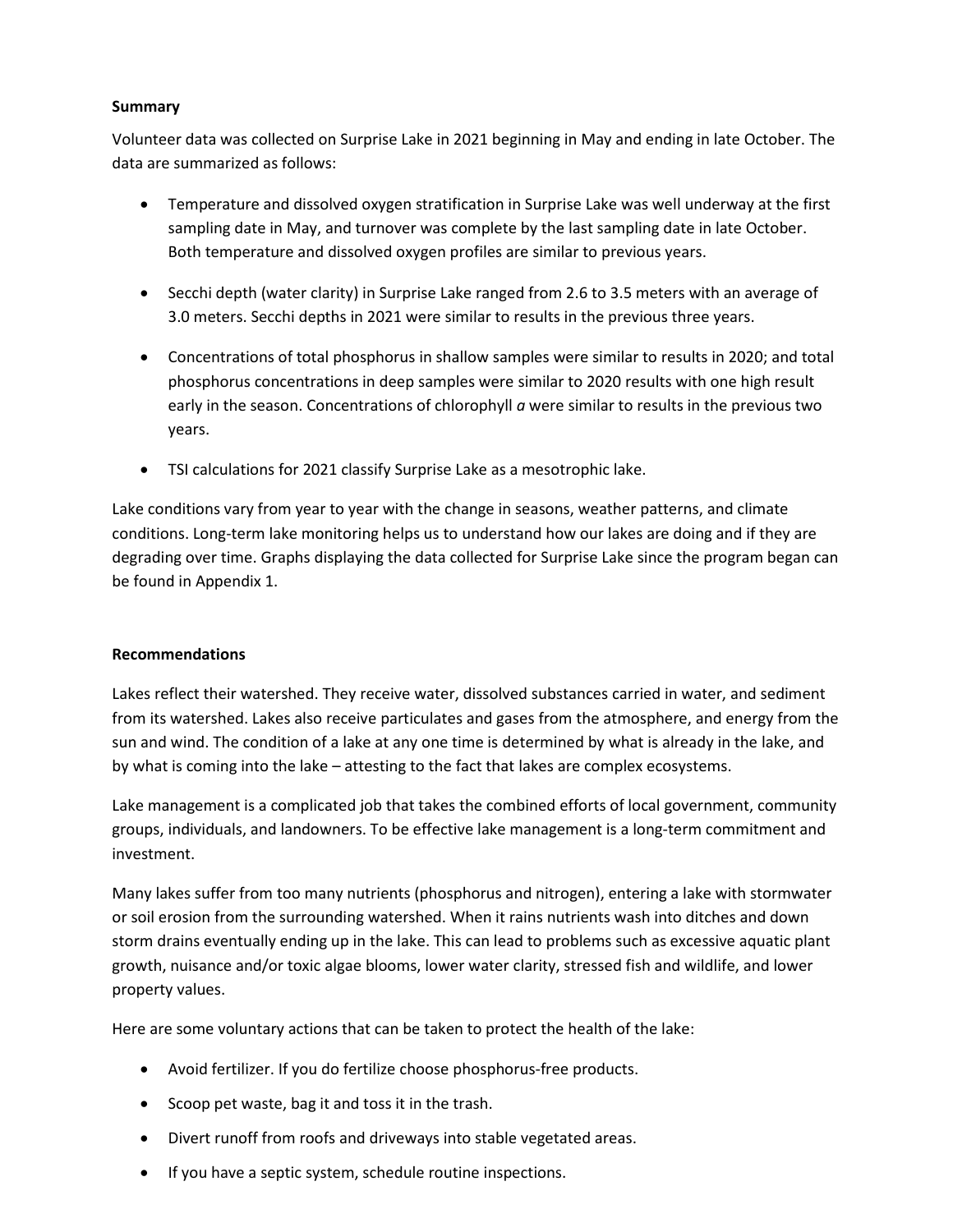- Cover bare soil area with mulch or plants.
- Fix eroding areas in the yard, driveway, and parking areas.
- Don't dump aquarium contents into the lake.
- Maintain existing natural shorelines these areas provide additional wildlife benefits for birds, turtles, frogs, and other aquatic life.
- Re-establish shoreline vegetation by replacing some lawn with other plants such as shrubs, trees, and perennials. The deeper roots of native trees and shrubs can trap and filter more phosphorus.
- Check boats and trailers for weeds and other invasive species.
- Be active in your lake homeowners' association.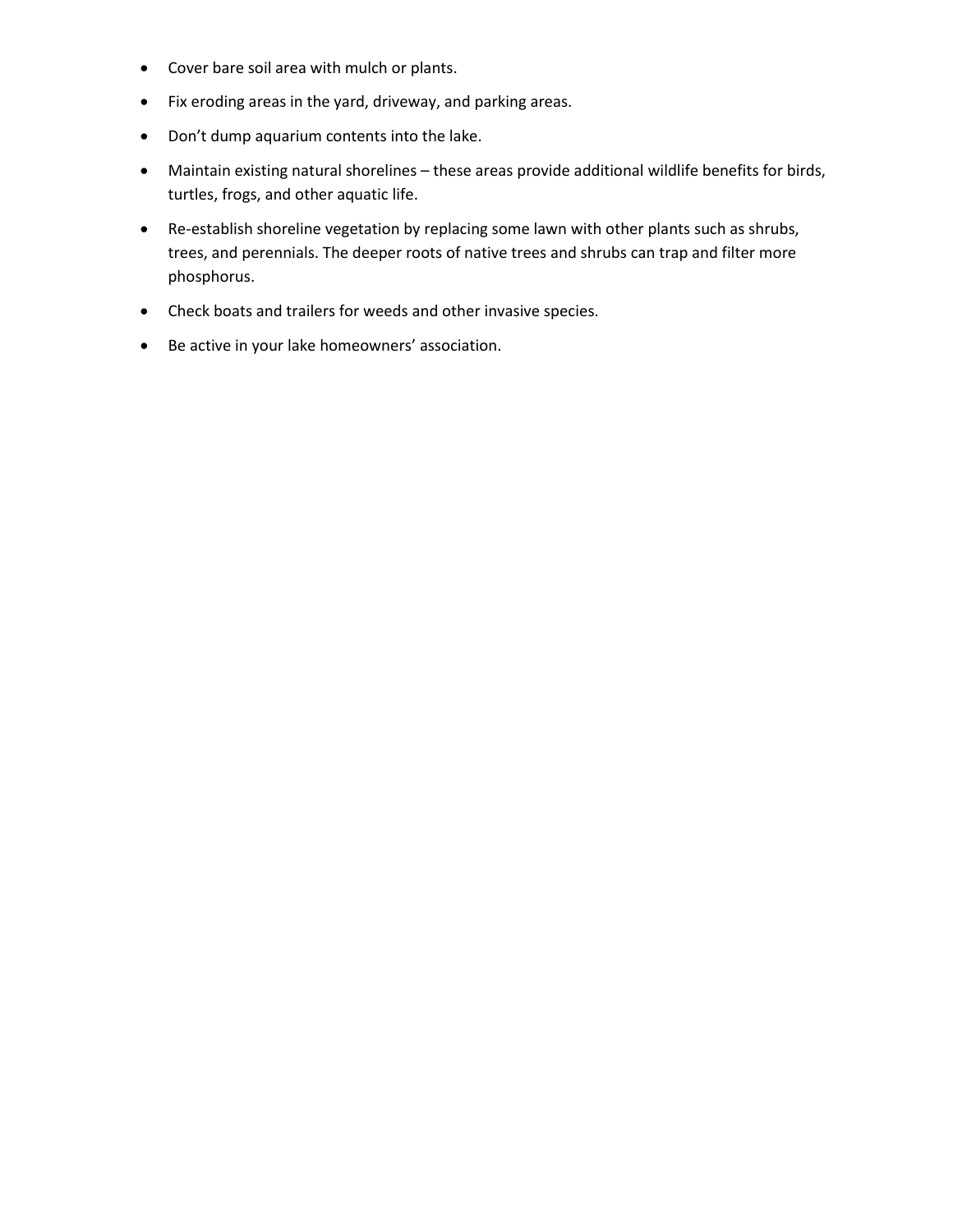Table 1. Surprise Lake Summer 2021 Data

| Date       | Time               | Site Depth<br>(m) | Secchi<br>Depth (m) | Air Temp<br>$(^{\circ}C)$ | Water<br>Temp (°C)<br>Top | <b>Dissolved</b><br>Oxygen<br>(mg/l) Top | <b>Water Temp</b><br>(°C) Bottom | <b>Dissolved</b><br>Oxygen (mg/l)<br><b>Bottom</b> | Suspended<br>Algae | Chlorophyll a<br>(mg/m <sup>3</sup> ) | Total<br>Phosphorus<br>(µg/l) shallow | Total<br>Phosphorus<br>$(\mu g/I)$ deep | <b>Comments</b>                                                                                                                                                                                                                                                         |
|------------|--------------------|-------------------|---------------------|---------------------------|---------------------------|------------------------------------------|----------------------------------|----------------------------------------------------|--------------------|---------------------------------------|---------------------------------------|-----------------------------------------|-------------------------------------------------------------------------------------------------------------------------------------------------------------------------------------------------------------------------------------------------------------------------|
| 5/2/2021   | 11:00am            | 11.2              | $-2.8$              | 15.1                      | 16.3                      | 10.4                                     | 7.6                              | 1.1                                                | None               | 3.7                                   | 28                                    | 1150                                    | Wind cond: light, wind shifted directions; partly cloudy;<br>water surface: ripples; light cond: hazy sunlight; no<br>water odor. 40 ducks & geese, 1 boat.                                                                                                             |
| 6/6/2021   | 11:00am            | 10.6              | $-3.5$              | 15.1                      | 19.4                      | 8.68                                     | 8.2                              | 0.16                                               | none               | $< 2.0*$                              | 32                                    | 159                                     | Wind cond: light, SW.; weather: overcast; water<br>surface: ripples; light cond: bright cloud conditions. No<br>water odor. 50 geese/ducks. 1 boat; 3<br>swimmers/waders                                                                                                |
| 7/11/2021  | 1:30 <sub>pm</sub> | 9.7               | $-3$                | 27                        | 25.4                      | 8                                        | 10.4                             | 0.3                                                | none               | 3.7                                   | 43                                    | 186                                     | Wind cond: light, SW; weather: clear; water surface<br>cond: ripples; light cond: strong sunlight. No water<br>odor. 40 geese, ducks. 2 boats, 3 people fishing, 30<br>swimmers/waders.                                                                                 |
| 8/8/2021   | 10:50 AM           | 10.7              | $-2.8$              | 22                        | 23                        | 8.3                                      | 8.9                              | 0.2                                                | none               | 6.4                                   | 17                                    | 334                                     | Wind cond: light, SSW; weather: partly cloudy; water<br>surface cond: ripples; Light cond: hazy sunlight. No<br>water odor. 50 waterfowl - geese, ducks. 3 boats, 2<br>people fishing, 15 swimmers/waders                                                               |
| 9/13/2021  | 3:30 PM            | 10.2              | $-2.6$              | 24.5                      | 21.4                      | 9.1                                      | 9.4                              | 0.2                                                | None               | 3.7                                   | 52                                    | 359                                     | Wind cond: breezy, NW; weather: clear; water surface<br>cond: ripples; light cond: strong sunlight. No water<br>odor. Waterfowl - 50 geese/ducks. 1 boat, 1 person<br>fishing, 5 swimmers/waders. Replicate samples: TP =<br>58 $\mu$ g/l; Chla = 3.2 mg/m <sup>3</sup> |
| 10/31/2021 | 12:04pm            | 10                | $-3.4$              | 11                        | 11.9                      | 9.2                                      | 11.3                             | 6.4                                                | None               | 2.1                                   | 25                                    | 57                                      | Wind cond: calm; weather: clear; water surface cond:<br>calm; light cond: strong sunlight. No water odor. 45<br>geese, ducks, coots. 0 boats, 0 fishing, 0<br>swimmers/waders.                                                                                          |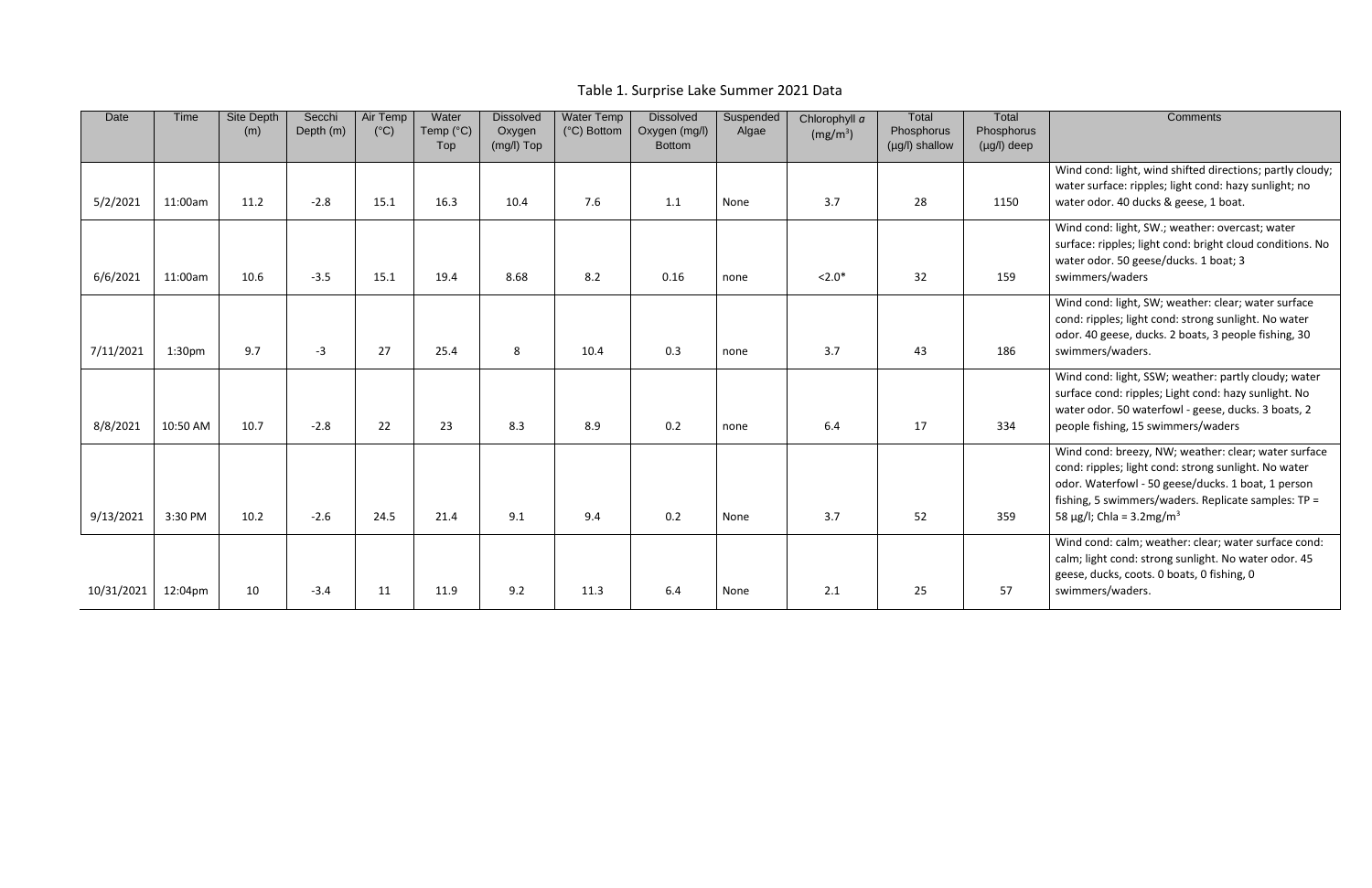